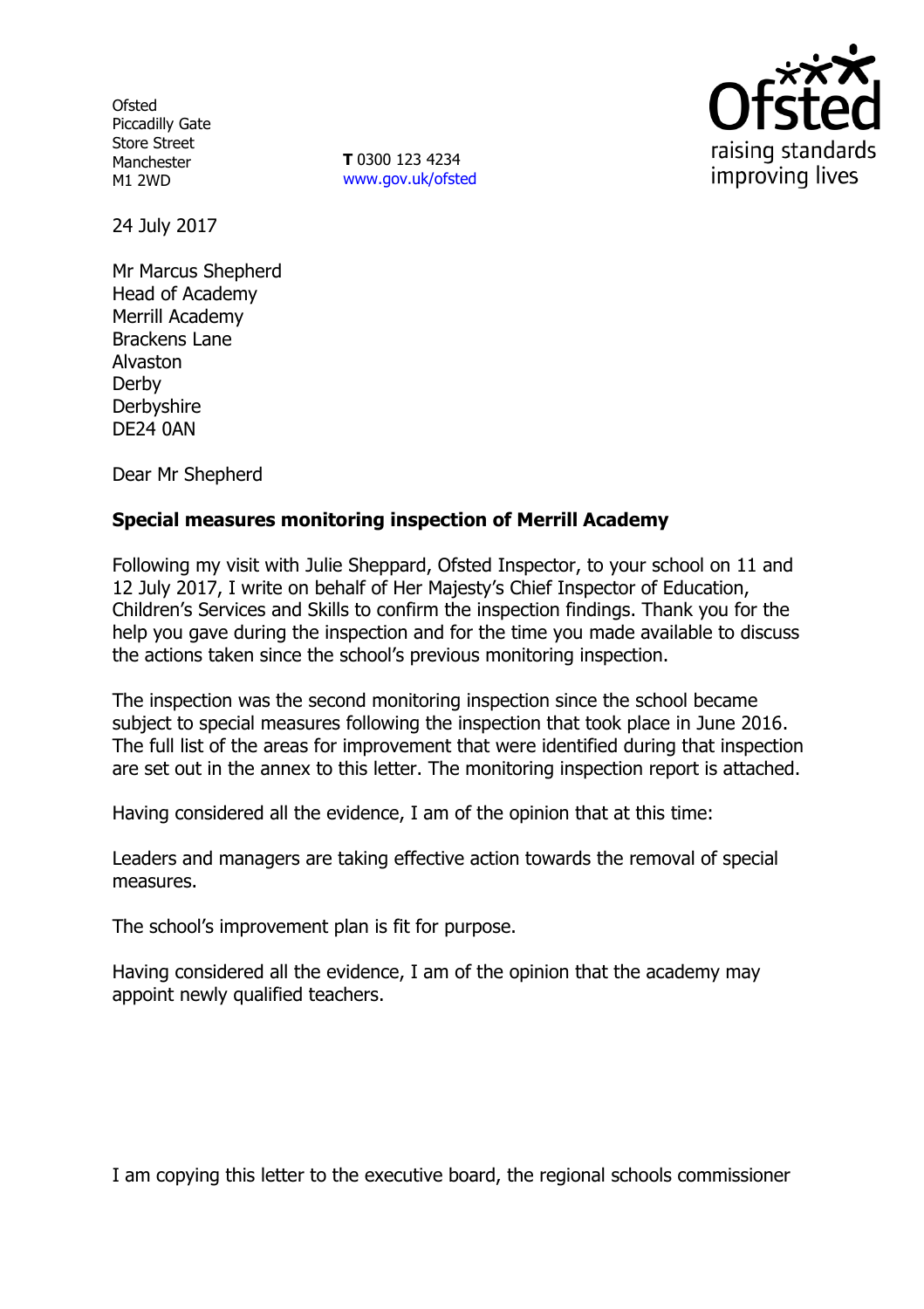

and the director of children's services for Derby. This letter will be published on the Ofsted website.

Yours sincerely

Sally Smith

**Her Majesty's Inspector**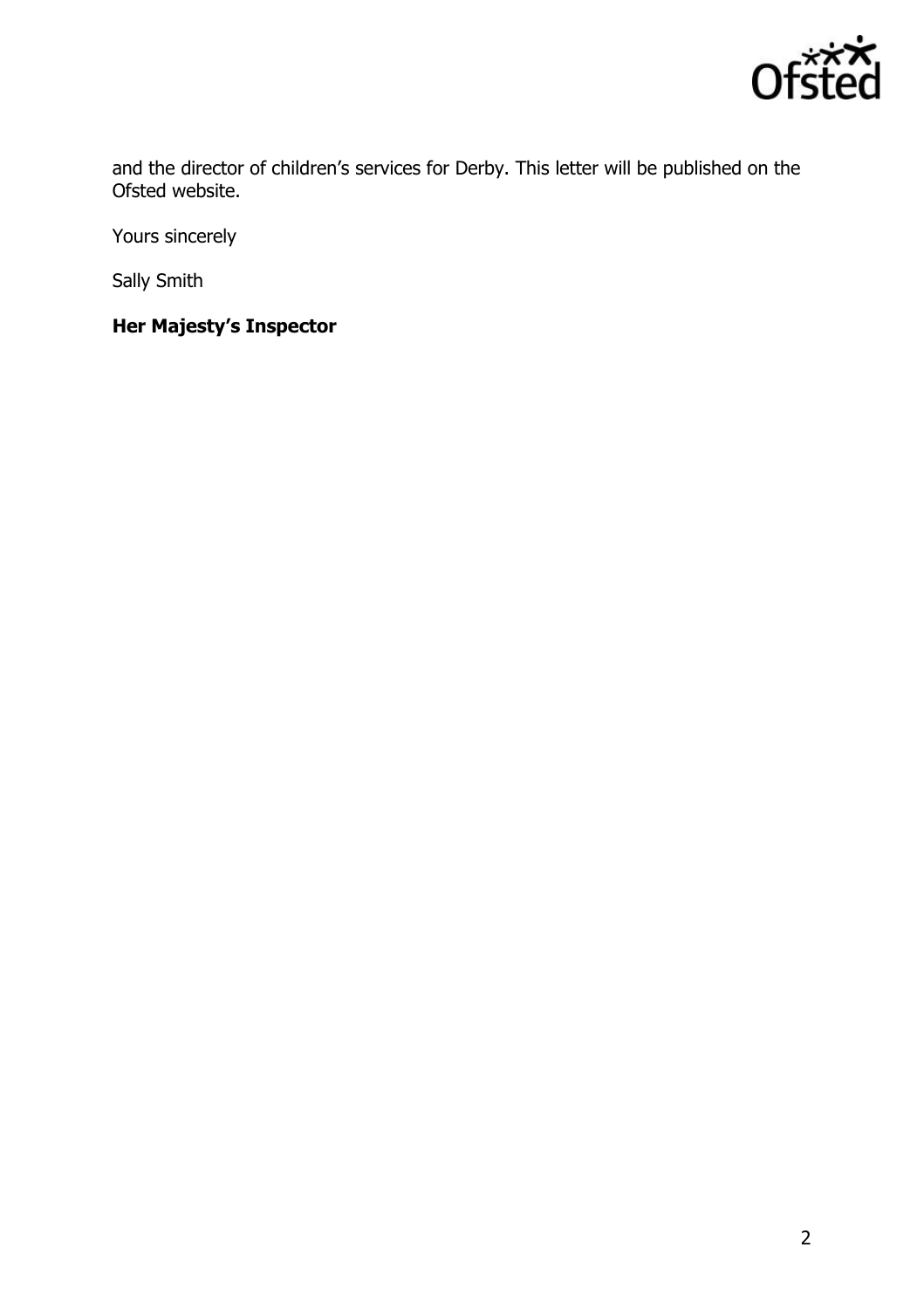

#### **Annex**

## **The areas for improvement identified during the inspection that took place in June 2016**

- Urgently ensure that there is sufficient high-quality leadership capacity within the school to bring about the rapid and sustained improvements needed.
- **E** Ensure that all pupils behave well in school by making sure that:
	- a well-understood behaviour policy is in place and that all staff consistently apply it
	- leaders develop a culture in school where all staff work together and make pupils' good behaviour everybody's business.
- Ensure that precise and pre-emptive strategies are put in place so that more pupils attend school regularly.
- $\blacksquare$  Improve outcomes for pupils by ensuring that:
	- the high proportion of pupils who enter school with attainment that is significantly below the national average are effectively supported to develop the literacy and numeracy skills they need to catch up
	- those most able pupils who have fallen behind their peers are challenged to make rapid progress
	- the progress made by pupils who have special educational needs and/or disabilities is tracked precisely so that the correct support can be put in place to remedy any gaps in learning
	- the achievement gaps that exist between male and female pupils and disadvantaged pupils and others in the school continue to narrow
	- the underperformance of pupils in science is immediately addressed by improving the quality of teaching so that it is consistently good.
- $\blacksquare$  Improve the quality of teaching by making sure that:
	- all teachers use the information about pupils' starting points to plan lessons that provide sufficient support and challenge for different groups of pupils
	- all teachers provide helpful marking and feedback to help pupils understand how to correct their mistakes and improve their work
	- opportunities are planned more often in all subjects to develop pupils' reading, writing and mathematical skills
	- teachers are challenged and supported to tackle effectively the poor behaviour of a minority of pupils so that the learning of others is not disrupted.
- Improve the quality of the 16 to 19 study programmes by making sure that effective leadership is in place to drive the rapid improvement that is required.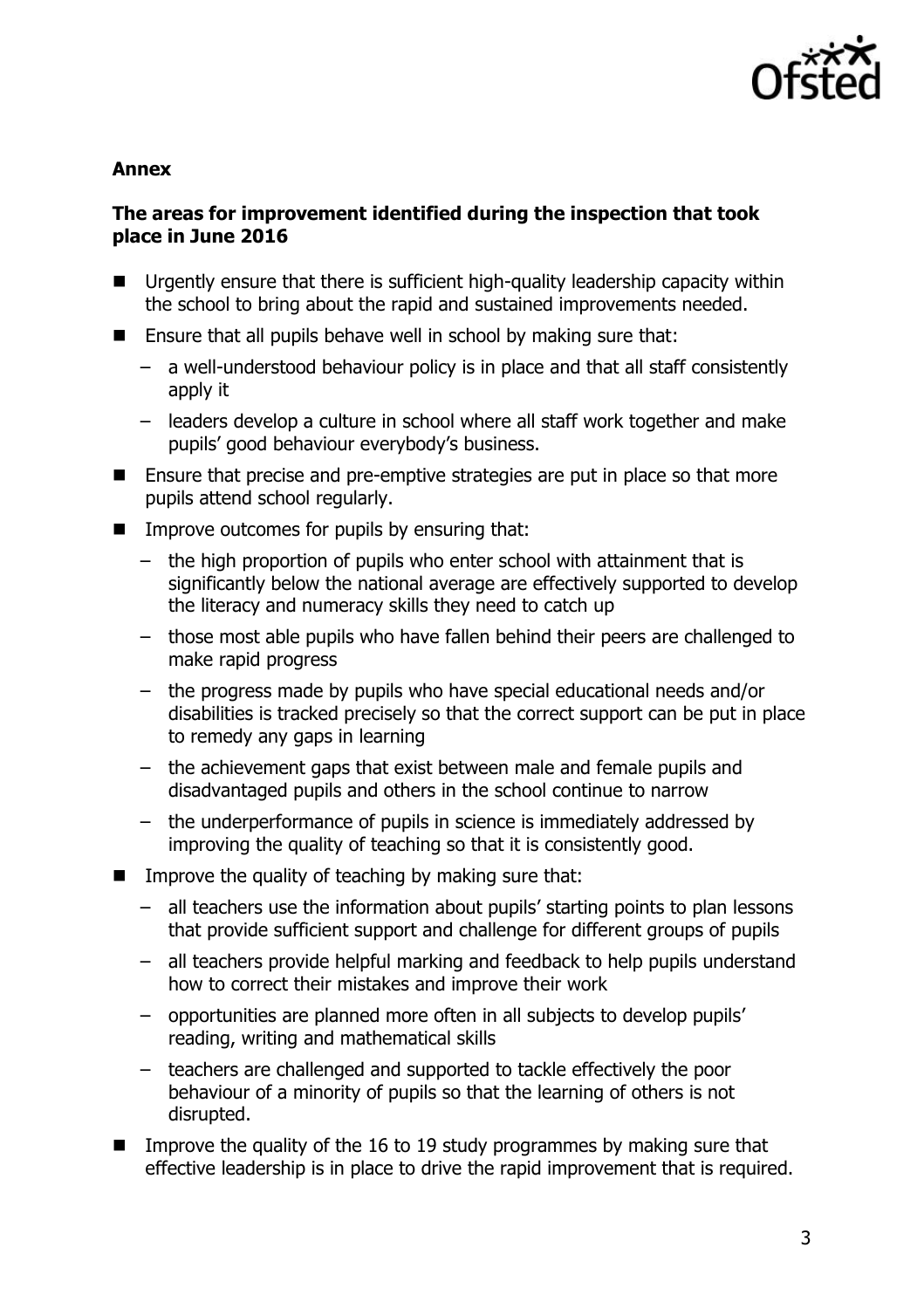

## **Report on the second monitoring inspection on 11 July 2017 to 12 July 2017**

# **Evidence**

Inspectors met with the head of academy, members of the senior leadership team, the coordinator for English as an additional language and the chief executive officer from the Northworthy Trust, who was there as a representative of the new sponsor. Inspectors visited a number of lessons across different subjects and age groups, accompanied by senior leaders. During these visits to lessons, inspectors looked at pupils' books and talked to pupils in order to evaluate the quality of their learning. Inspectors met with pupils from all year groups, both formally and informally, including during break- and lunchtime, when they observed pupils' behaviour. The inspection team evaluated the impact of the school's actions since the last inspection on: behaviour, attendance, pupils' outcomes, the quality of teaching and learning, the sixth form and the effectiveness of leadership and management, in line with the areas for improvement identified in the previous inspection report.

# **Context**

Since the last inspection, one teacher of English has left the school.

The regional schools commissioner is currently in the process of re-brokering the sponsorship of the academy. The new sponsor has been confirmed as the Northworthy Trust, but it is not due to take over sponsorship of the school until January 2018.

### **The effectiveness of leadership and management**

The head of academy has successfully maintained the improvements seen at the last monitoring visit in terms of behaviour and attendance. He is very well supported by the senior leadership team, who follow his example of visible and energetic leadership. Together, they are achieving the majority of milestones on their school improvement plan.

Pupils say that senior leaders are everywhere and having a positive impact on raising standards at the school. The head of academy has created stability and confidence at the school, after years of change and uncertainty. He has made all school improvement pupil centred and successfully shared this with everyone. He is passionately committed to further raising aspirations and life chances for all pupils. This has allowed staff and pupils to believe that necessary improvements will happen. Parents are also supporting the positive changes through a parent action group and the wider community is starting to become more involved in supporting the school. The perception of Merrill Academy is changing for the better.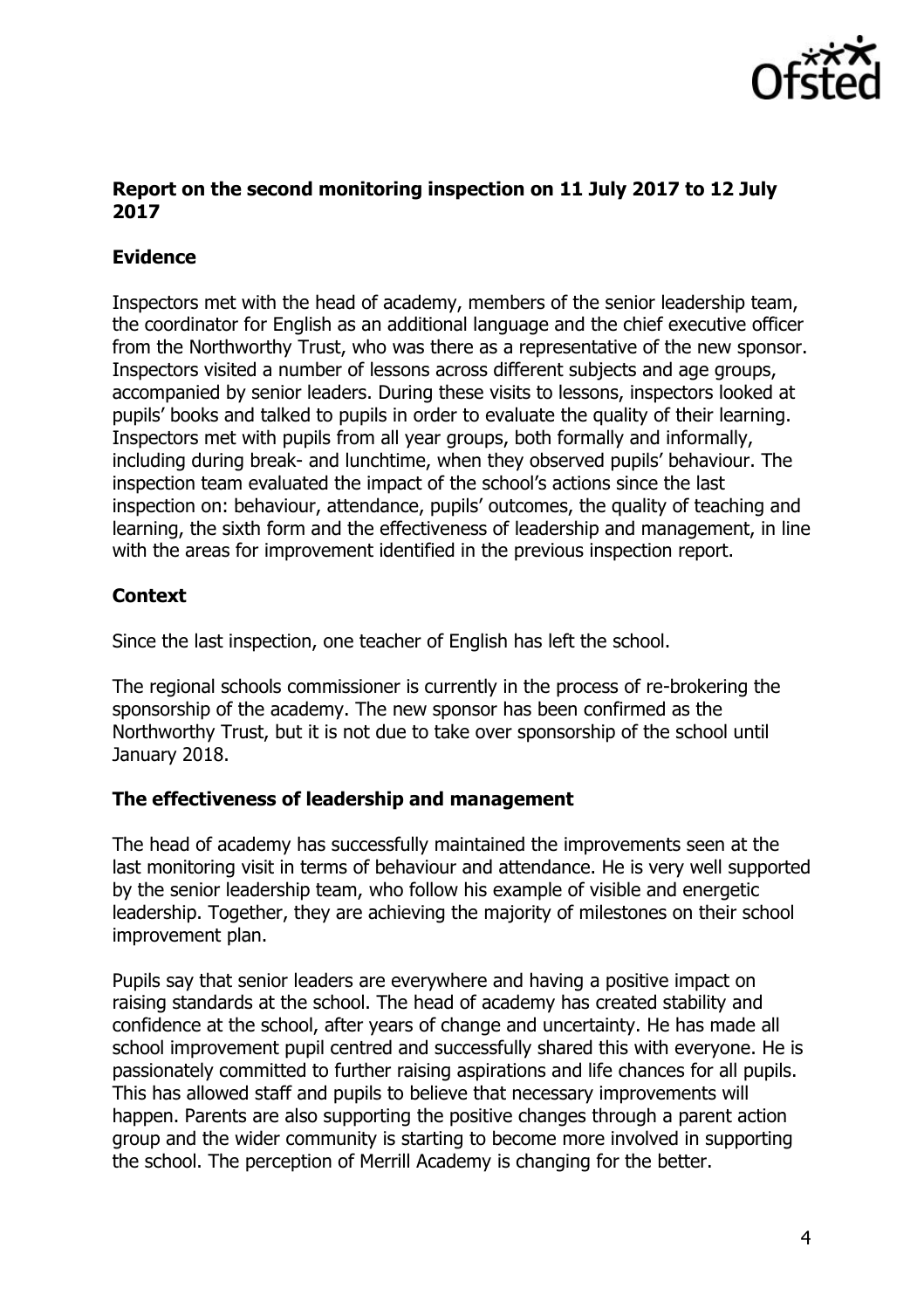

Leaders have not slowed the pace or momentum. They are constantly reviewing and evaluating all that they do, so that their actions have a positive impact for pupils. All new initiatives are shared with staff and pupils, and therefore everyone is clear about expectations and school policies are applied consistently.

The Northworthy Trust has now been confirmed as the new sponsor for the school. It has started to support strategic leadership at the school and provide staff with access to wider training from across the trust schools. It has also helped the school to reintroduce music back into the curriculum through supporting the appointment of a music teacher across the trust schools.

Now that the new higher standards for behaviour and attendance have been firmly established, leaders have turned their focus to improving teaching and learning and ensuring that the curriculum content and pathways are appropriate for all pupils. These will form the focus of the next Ofsted visit.

#### **Quality of teaching, learning and assessment**

Leaders have introduced new whole-school teaching and learning expectations. These are built around challenge, questioning, sharing best examples of work with pupils and assessment. Each curriculum area has been assigned one of these whole-school priorities. Teachers have visited good and outstanding schools around the country to see best practice before adapting ideas for Merrill's pupils. These areas will be the focus for staff training, professional development and quality assurance at the school from September 2017.

Leaders ensure that staff who need additional support and coaching continue to receive these and that they are effective in raising standards of teaching and learning across the school. Staff are now willing and open to sharing ideas and engaging in professional dialogue about teaching and learning, so that outcomes for pupils improve. The improvements in behaviour and attendance at the school can be seen in classrooms, where pupils are now keen to answer questions and have a renewed sense of interest and engagement with their learning. Teachers also support pupils to develop their vocabulary by using subject-specific language in lessons. Pupils who spoke with inspectors said that learning has improved across the school.

Leaders agreed with inspectors that presentation in pupils' books now needs to improve to reflect the higher standards expected in lessons. Not all teachers provide suitable challenge for pupils appropriate to their starting points. Pupils need more opportunities to apply their learning and to write at length to consolidate their knowledge and understanding. However, there were some good examples seen in pupils' English books.

There was also very little difference in the quality and quantity of work seen in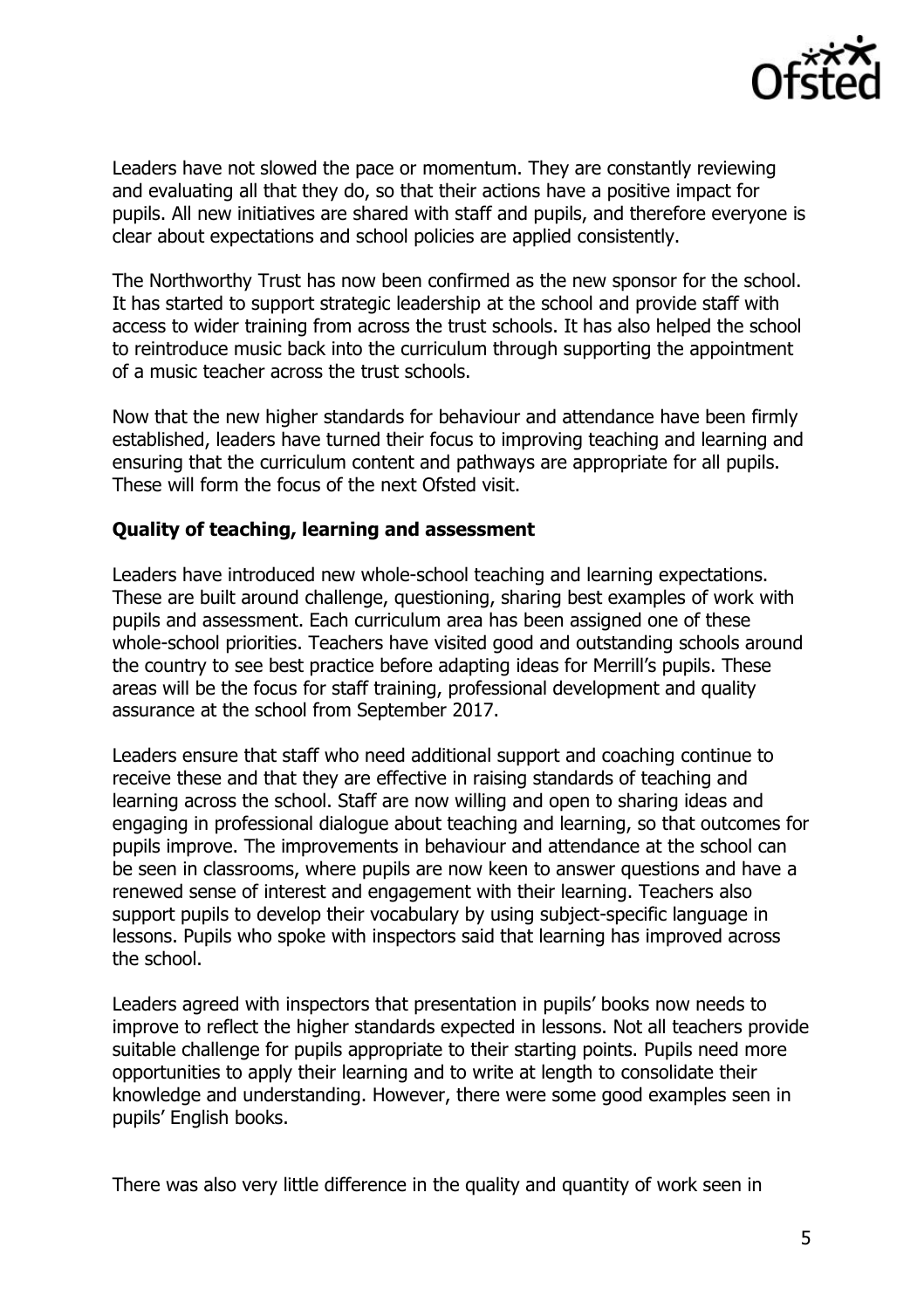

disadvantaged pupils' books compared with that of other pupils in the school. This reflects current school information that the difference between the attainment of disadvantaged pupils and non-disadvantaged pupils at the school is diminishing.

#### **Personal development, behaviour and welfare**

The improvements in behaviour at the school have been maintained since the last visit. Higher standards have been sustained and staff apply the new behaviour system consistently. Pupils say that the school's 'consequences' are effective deterrents and they welcome the new calmness and harmony prevalent at school, which enables them to learn. Leaders have identified that pupils who have low literacy levels still misbehave more than other pupils. They have planned further changes to the curriculum from September 2017 to better support these pupils and help their engagement in learning.

Pupils are highly motivated by the reward system, especially the recent introduction of bronze, silver and gold badges awarded for points achieved and linked to the house system. Pupils were proud to show these to inspectors and explain their significance. All staff make sure that pupils receive rewards equally, including the 'forgotten champions' who always follow school rules and behave well.

Pupils continue to value their mentor groups and the interaction and support which they get both from their tutor and pupils of different ages. The head of academy shares key messages with pupils through assemblies and ensures that they are informed and involved in whole-school decisions. Pupils share their ideas for school improvements through suggestion boxes and their mentor. They feel proud and appreciate it when their ideas are taken up. Leaders have successfully created a community spirit at the school. Pupils talk repeatedly and positively about their school 'family' and how everyone supports each other. Pupils told inspectors that they have a sense of belonging and belief that, 'teachers will help us to fulfil our dreams and ambitions. We now believe we can be anything.'

Leaders have supported pupils to train as interpreters and work with pupils who speak English as an additional language and their families. This enables these pupils to integrate quickly into the school, access the curriculum and feel part of the school community.

The school continues to call home twice daily when a pupil is absent from school. One call is made by the attendance team and a further follow-up call is made by the mentor. All pupils who spoke to inspectors clearly understood the importance of good attendance. Pupils' attendance continues to improve, although it is still below the national average for disadvantaged pupils.

Leaders identified that pupils were absent from school more regularly on a Friday than any other day of the week. Senior leaders made phone calls home to address